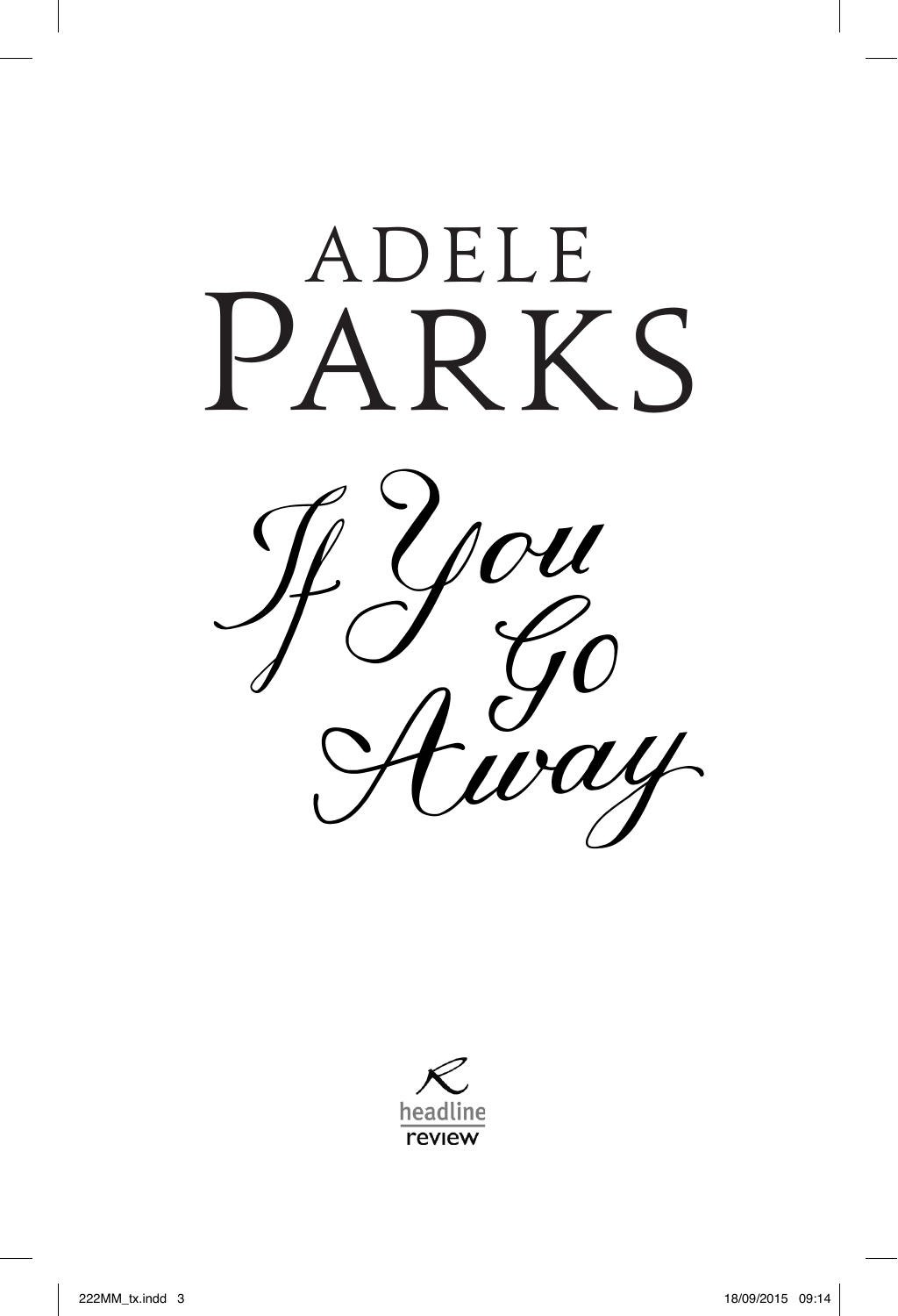### Copyright © 2015 Adele Parks

The right of Adele Parks to be identified as the Author of the Work has been asserted by her in accordance with the Copyright, Designs and Patents Act 1988.

First published in Great Britain in 2015 by HEADLINE REVIEW An imprint of HEADLINE PUBLISHING GROUP

### First published in paperback in 2015 by HEADLINE REVIEW

1

Apart from any use permitted under UK copyright law, this publication may only be reproduced, stored, or transmitted, in any form, or by any means, with prior permission in writing of the publishers or, in the case of reprographic production, in accordance with the terms of licences issued by the Copyright Licensing Agency.

All characters – apart from the obvious historical figures – in this publication are fictitious and any resemblance to real persons, living or dead, is purely coincidental.

Cataloguing in Publication Data is available from the British Library

ISBN 978 1 4722 0547 6 (paperback)

Typeset in Bembo by Palimpsest Book Production Limited, Falkirk, Stirlingshire

Printed and bound in Great Britain by Clays Ltd, St Ives plc

Headline's policy is to use papers that are natural, renewable and recyclable products and made from wood grown in sustainable forests. The logging and manufacturing processes are expected to conform to the environmental regulations of the country of origin.

#### HEADLINE PUBLISHING GROUP

An Hachette UK Company Carmelite House 50 Victoria Embankment London, EC4Y 0DZ

> www.headline.co.uk www.hachette.co.uk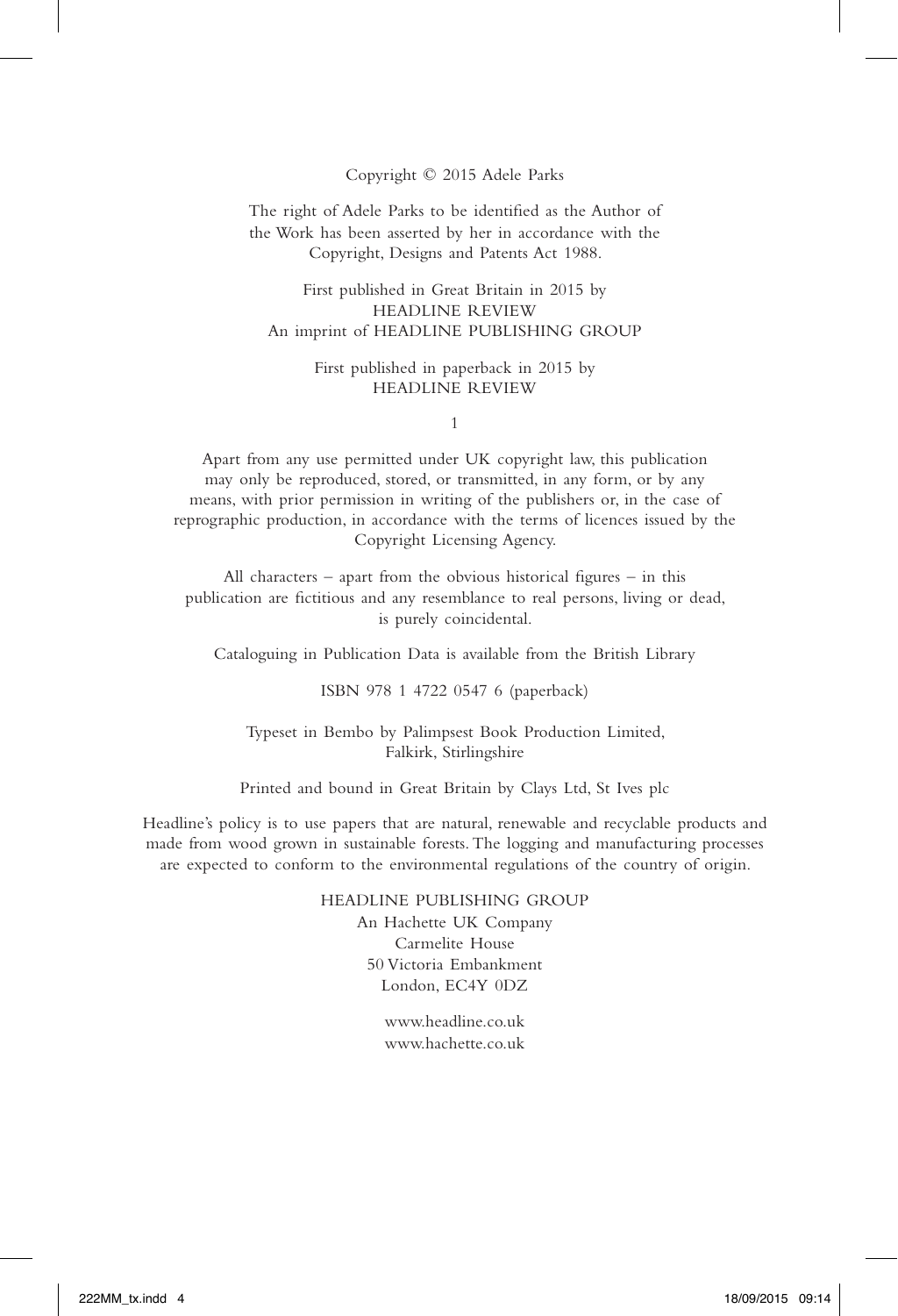# **march 1914**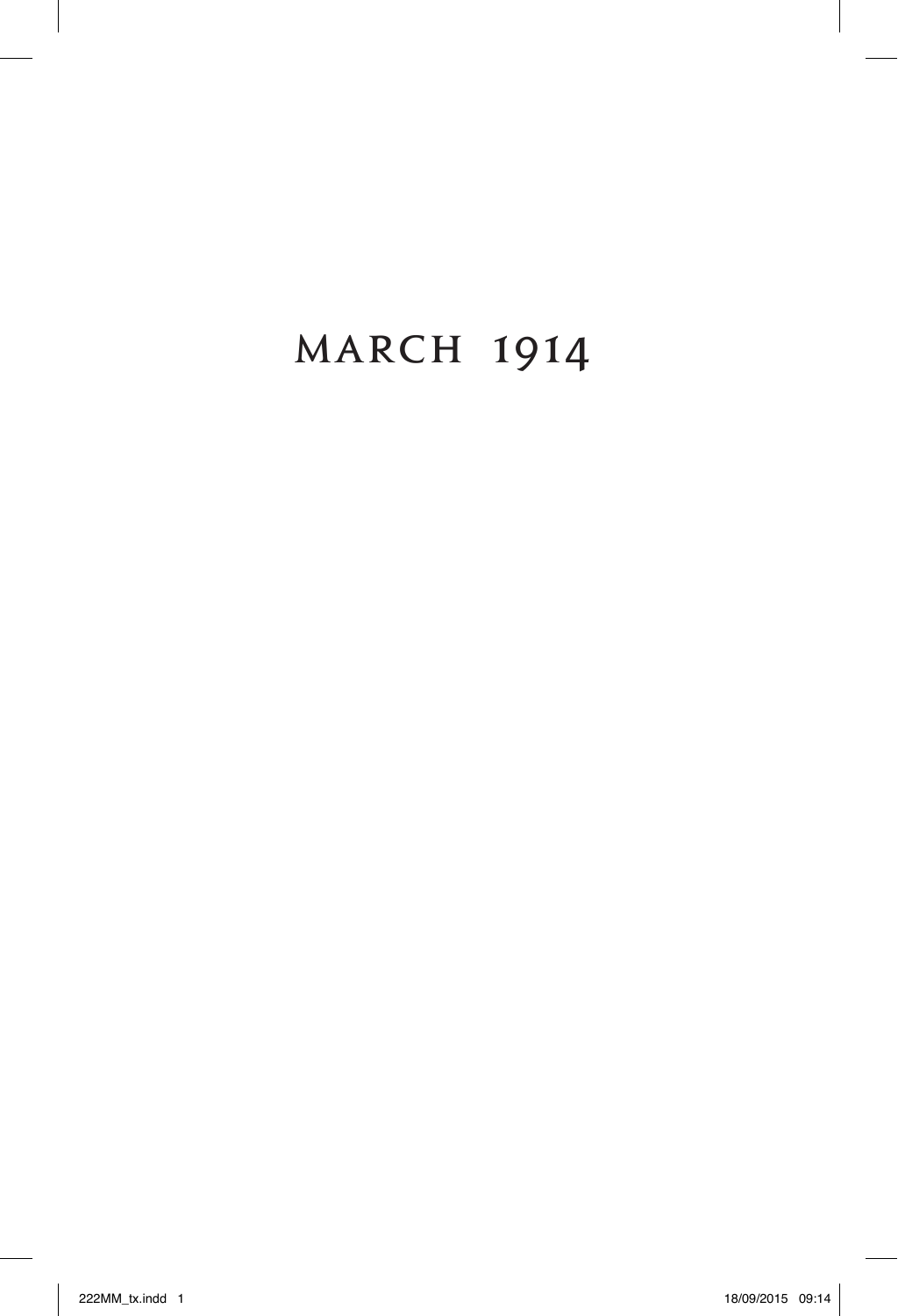**1**

*27th March 1914 Dearest Diary, I have waited for such a long time for today. Eighteen years, nine months and ten days. My entire life. Forever.*

Vivian carefully underlined the word *forever* and in a some-what uncharacteristic gesture hugged the diary to her as though it was a child. Vivian Foster wasn't prone to being especially giddy – amongst her friends she was considered the most knowing and realistic – but today was, without doubt, exceptional.

Forever? There must have been a time when she wasn't aware of how important marrying was, when she was just a child and concerned with paddling in streams, making perfume from crushed rose petals or picking brambles. Then all she'd waited for was the next sunny day. She just couldn't remember that time. Perhaps she'd written what she had because writing in diaries made her nervous. Stomach fluttery. She was not sure she wanted to be so known, and certainly not by her already far too controlling mother, nosy younger siblings or a cheeky maid, which was the risk. Diaries were dishonest. When she wrote in hers, she fell into a persona that was quite close to her best self but far from her true self, an insurance against prying eyes. She kept her true self buried practically all of the time. Eighteen-year-old girls weren't exactly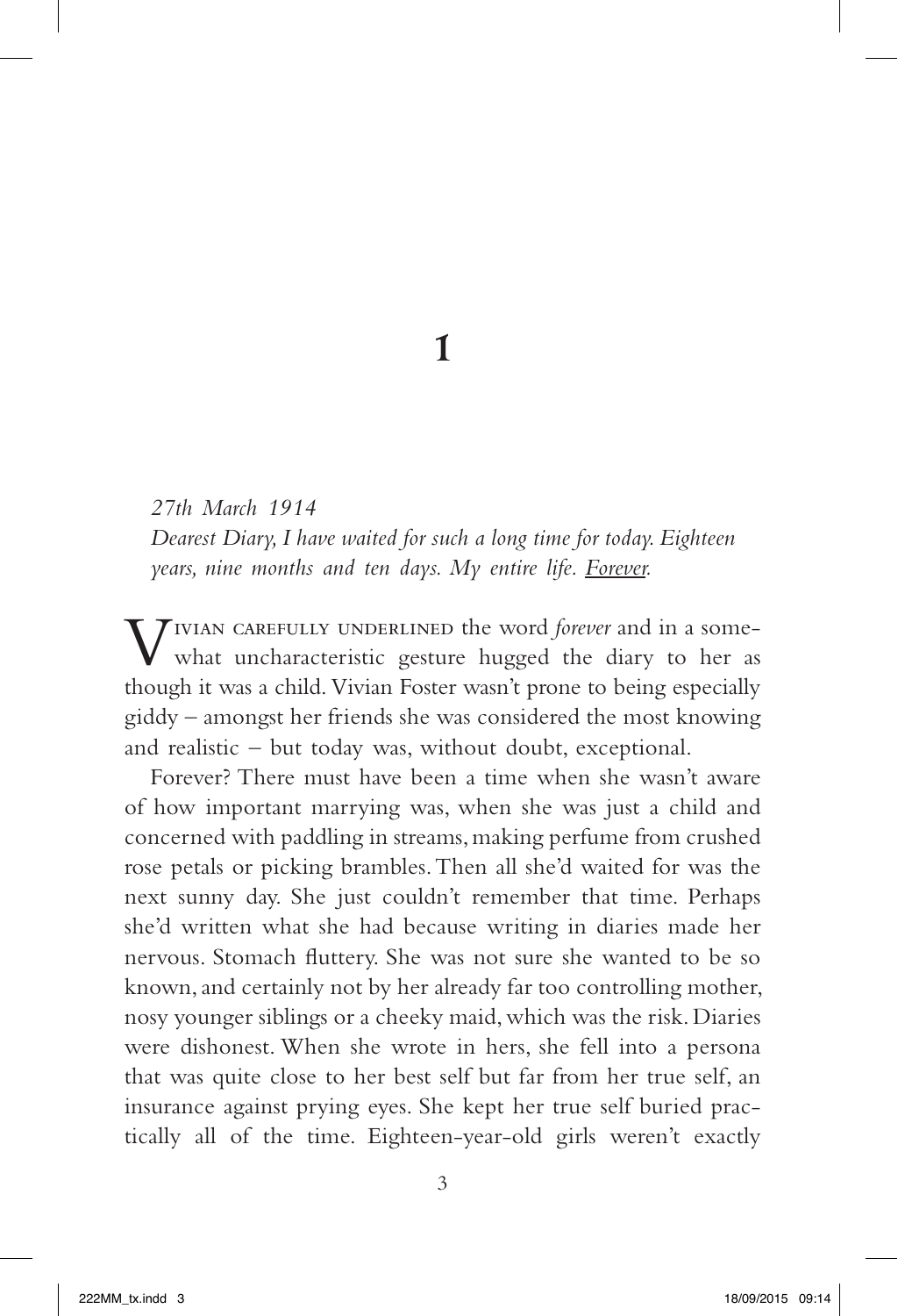## **adele parks**

encouraged to say what they thought; in fact they weren't encouraged to think at all. Writing that she had waited 'forever' for this day was the sort of thing that could not cause any real trouble; it was the type of comment that people expected young, virginal debutantes to write. Naïve. Forgivably imprecise.

Almost the entire Foster family understood the importance of today. Vivian's two younger sisters Susan and Barbara (the latter known to all as Babe, as Mrs Foster's way of signalling to Mr Foster that there would be no more babies) were obligingly awestruck. They sat on Vivian's bed, mouths slightly ajar, eyes glazed with excitement, as she wafted around her room, opening the wardrobe door, fingering the tin of talcum powder, playing with the ribbons on her dresses, until she sent them back to the nursery with an imperious wave of the arm. Of course they were impressed. Vivian was older than them (by two and six years respectively) and had been attending balls whilst they were tucked up in bed, a fact that was too compelling for them to ever consider contradicting her. Her brother Toby, four years her junior, was nonplussed. His gender gave him a strong sense of superiority that, somewhat annoyingly, overrode the age discrepancy.

It was absolutely true to say that since coming out eight months ago, Vivian had been waiting for this exact day, and there wasn't a huge difference in her imagination between eight months and forever, because before she came out, she was more or less nothing.

She was simply waiting.

A schoolgirl who could be bossed and directed by almost anyone: parents, close and distant relatives, Nanny, the governess, neighbours, the vicar and anyone Mrs Foster had ever been intimate with, who still might be found in the drawing room on Thursday 'at homes'. Providing a person was old and wealthy enough to have opinions, it was accepted that they could foist them upon young girls, who had to receive them (however ridiculous) in silence. That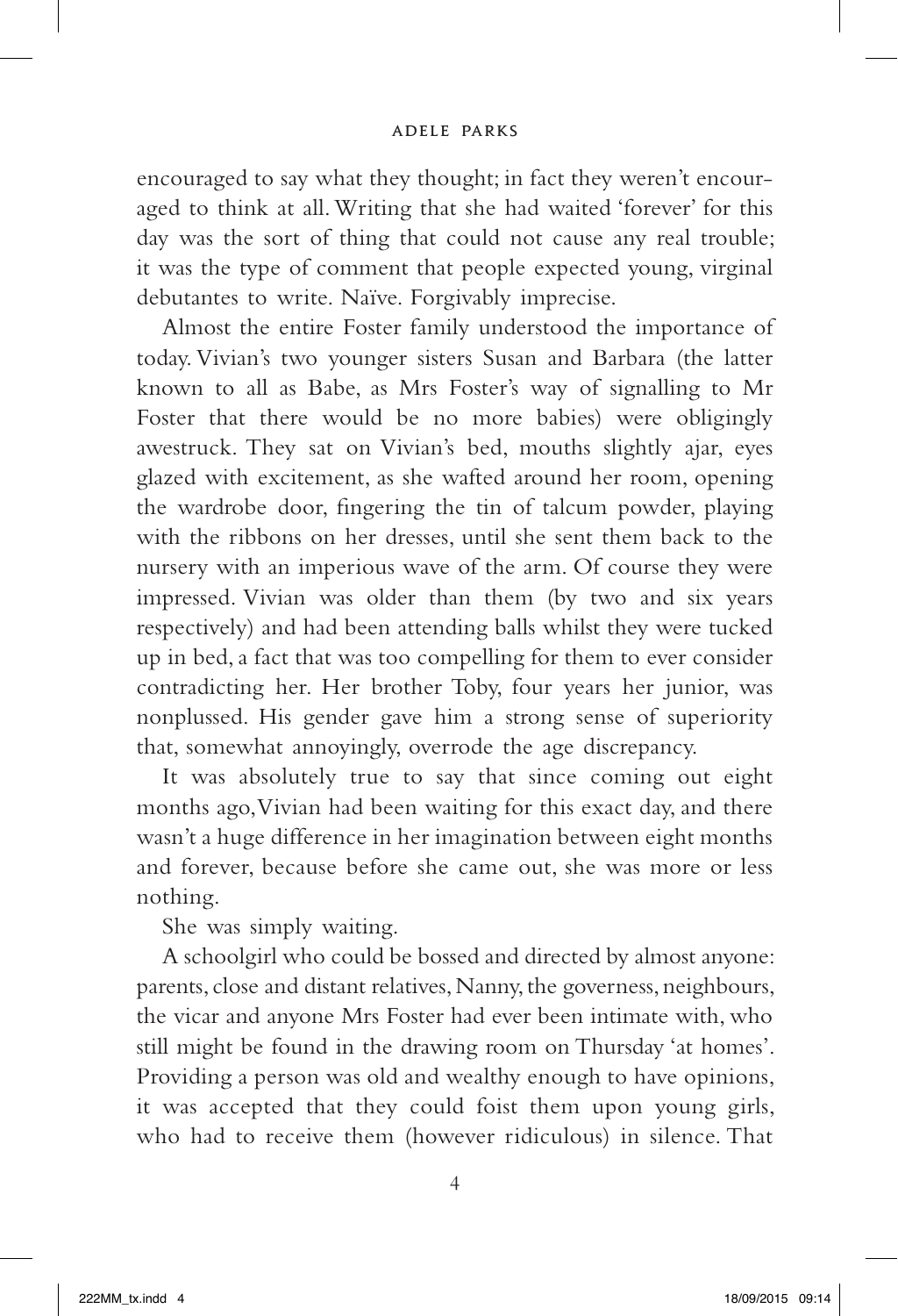was why Vivian believed today to be so important. Everything changed.

Sometimes it had seemed as though this day would never come around; irrationally she'd feared that longing for it so ardently might lead to a catastrophic, logic-defying interruption to the passage of time, but time had ultimately surrendered and the day had arrived.

Nathaniel Thorpe.

The big, athletic sort, over six feet tall, straight white teeth, blond hair, lashes a woman might envy and a chin a man might lose an eye on. He was always ruddy and muddy from the games he played: football and rugby, cricket in the summer. He was forever shooting or hunting or riding. The things people said of him. Vigorous. Handsome. Dashing. Eminently marriageable. Evidently desirable. He left her feeling tremulous.

She'd known of him for years, although they'd only been able to speak once she came out. He was her aunt's neighbour and the sole reason a month in the country every summer, since she was thirteen years old, had been bearable. His family owned hundreds and hundreds of acres of land, perhaps thousands, all around her aunt's village, as far as the eye could see. She'd often watched from the upstairs windows, longing for that rare occasion when he was home from Eton and she might catch him, his cousins and friends discharging their guns and making their horses sweat as they galloped across the adjacent fields chasing something or other: a fox, a hare, good times. She had wondered how rich he was exactly. There seemed to be no limit as to what he could afford. It was hard to imagine. He'd finished at Oxford. Or maybe it had finished with him; it wasn't clear if he'd been sent down or had even gone up. Even though they were friendly now, it was not the sort of thing she could ask. She didn't want to bother or nag. Her mother no doubt had made enquiries. Discreetly. She'd have wanted to know if there were debts or prospects, scandals or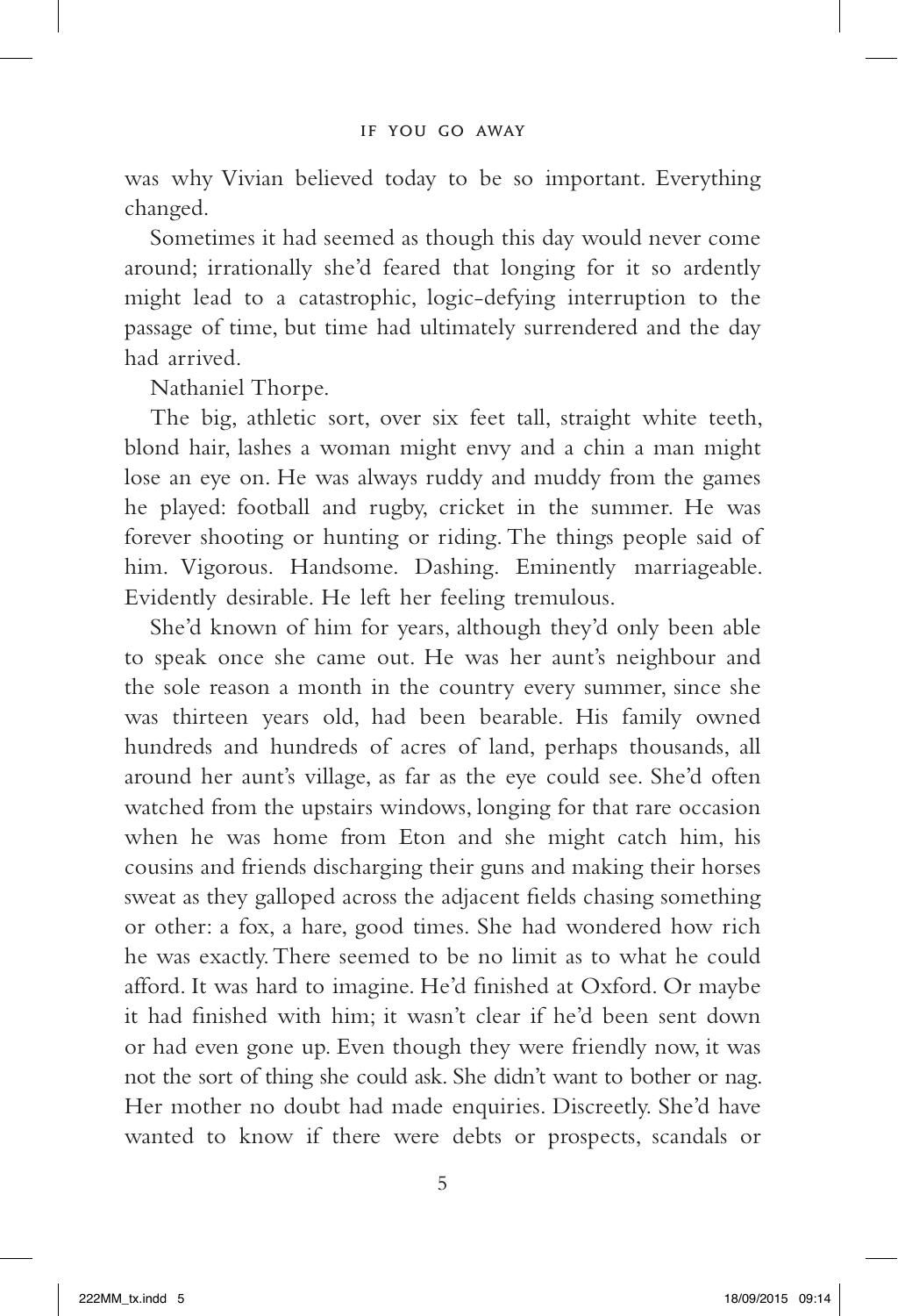## **adele parks**

intentions. She couldn't have heard anything too awful or off-putting, as Vivian had been allowed to pursue him. Gently, appropriately, unobtrusively. There was a way to do these things.

She knew that.

Well before her own coming-out ball she'd been instructed as to what she needed to do to draw his attention. She was lucky enough to have been born with what everyone agreed to be the sort of face that – more often than not – pleased. It was the first and last thing people thought about her. She was lovely to look at. They never wondered whether she was kind or reliable, able or resourceful. She wasn't encouraged to give these attributes too much consideration either.

Mrs Foster often began her days with a quiet feeling of superiority. It was hard not to. Her daughter had been such a success this season. As a child her relentless energy and impulsiveness had, frankly, been rather exhausting, but it was a skill that transferred quite nicely now they were husband hunting. Vivian was obsessively attentive to her grooming. Her hems did not dare to hang; the maids in the powder rooms at dances never had to come to her rescue with a quick stitch – she was far too in control to need that sort of service. Other girls were so sluggish and neglectful by comparison. Vivian's younger sisters would linger in bed far later than was polite if permitted. Susan in particular had a slow sort of nature. Her voluptuous figure was testament to that; she was entirely lacking in will power. So many girls, restricted by corsets and convention, only ever moved languidly, as though they were wading through wet sand. Vivian was altogether different, luckily. She was sprightly. Energetic. Every bit of her had a use; there was nothing unnecessary or wasteful.

Of course, as a mother, Mrs Foster had a duty to control and direct that energy, subdue her impulsiveness. It was a good thing her daughter was noticed, but she didn't want her to be set apart. That would be a catastrophe. Vivian was trained and instructed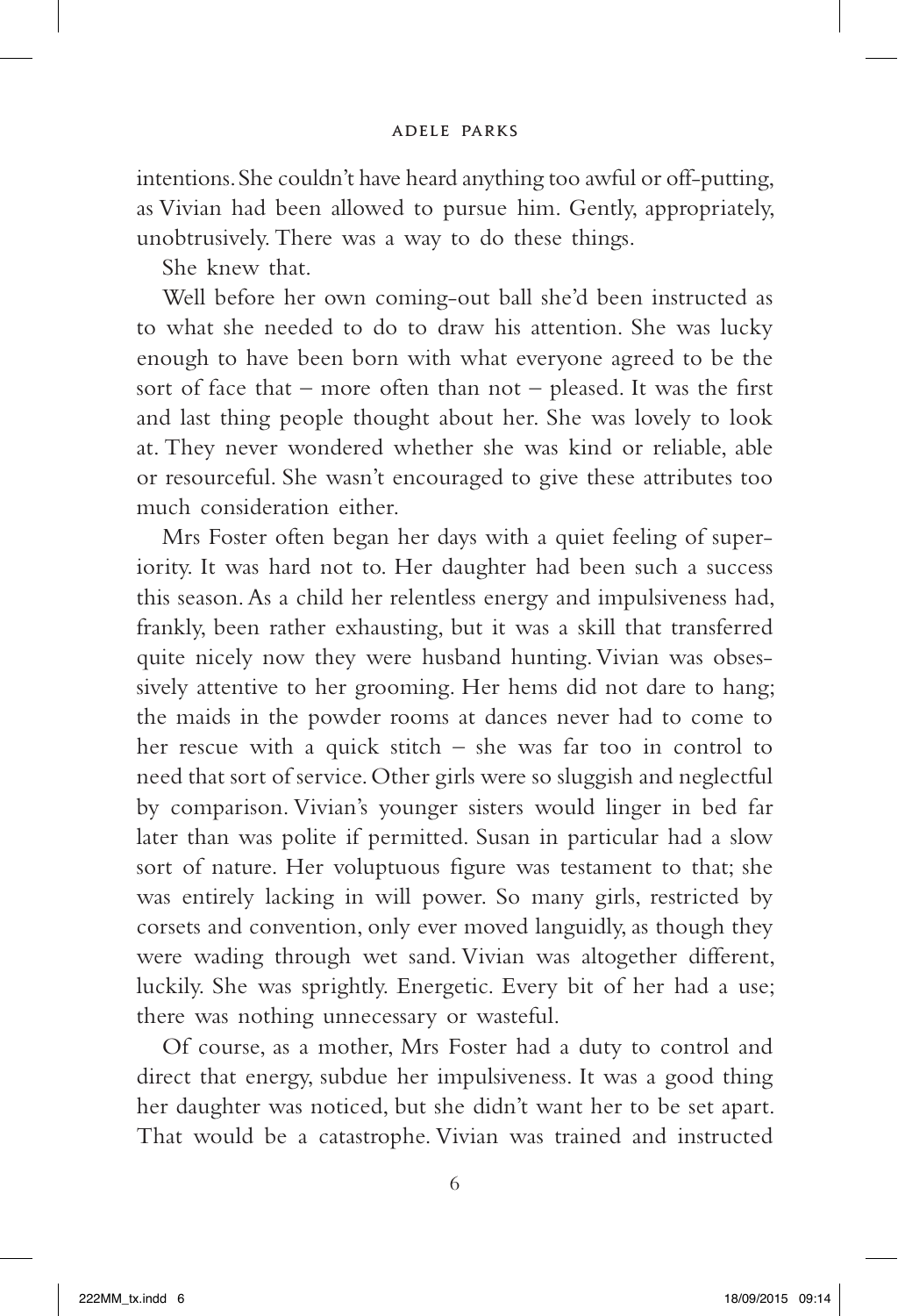on the importance of utilising her looks, charm and energy to the full but never hinting at wilfulness or independence. She must delight absolutely everyone. She had listened and soon the mothers trusted her, the fathers were charmed by her, the other girls adored her and the men insisted they would fight duels for her, if such a thing still went on. The opinion was that despite her waning family fortune, Vivian Foster was a success. Behind their fans the more honest chaperones often commented that she put other young ladies in the shade. She had something rare.

Mrs Foster's feeling of superiority would have been entirely obliterated if she'd known that occasionally Vivian stood naked in front of the mirror admiring her lean long legs, her tiny waist, her small but pert breasts, whilst thinking it such a pity that no one else ever got to see any of it. She was used to accepting compliments about her face, hair and eyes; she could only imagine the sort of things *he* might say about the rest of her body. And imagine it she did as she gently trailed her fingers down her body. Luckily Mrs Foster's peace of mind was never disturbed, because her involvement with her daughter was formal, superficial, while Vivian, for her part, understood the value of secrecy. She never undressed without wedging a chair under the handle of her bedroom door.

For all Nathaniel Thorpe liked hunting and shooting and fishing and what-have-you, Vivian was relieved to discover that he also spent a lot of time in London. Young men did. Why wouldn't they? This was where the best parties happened. Vivian believed she simply couldn't live anywhere else, although when she said as much to her mother, Mrs Foster simply raised her eyebrows and commented that Vivian would live wherever her husband decided she'd live. Vivian had mumbled 'Poppycock' under her breath.

'What did you say?' asked Mrs Foster, who believed she had a right to her daughter's every thought.

'I said you're probably right, Mother.' Vivian threw out a disingenuous smile.

7